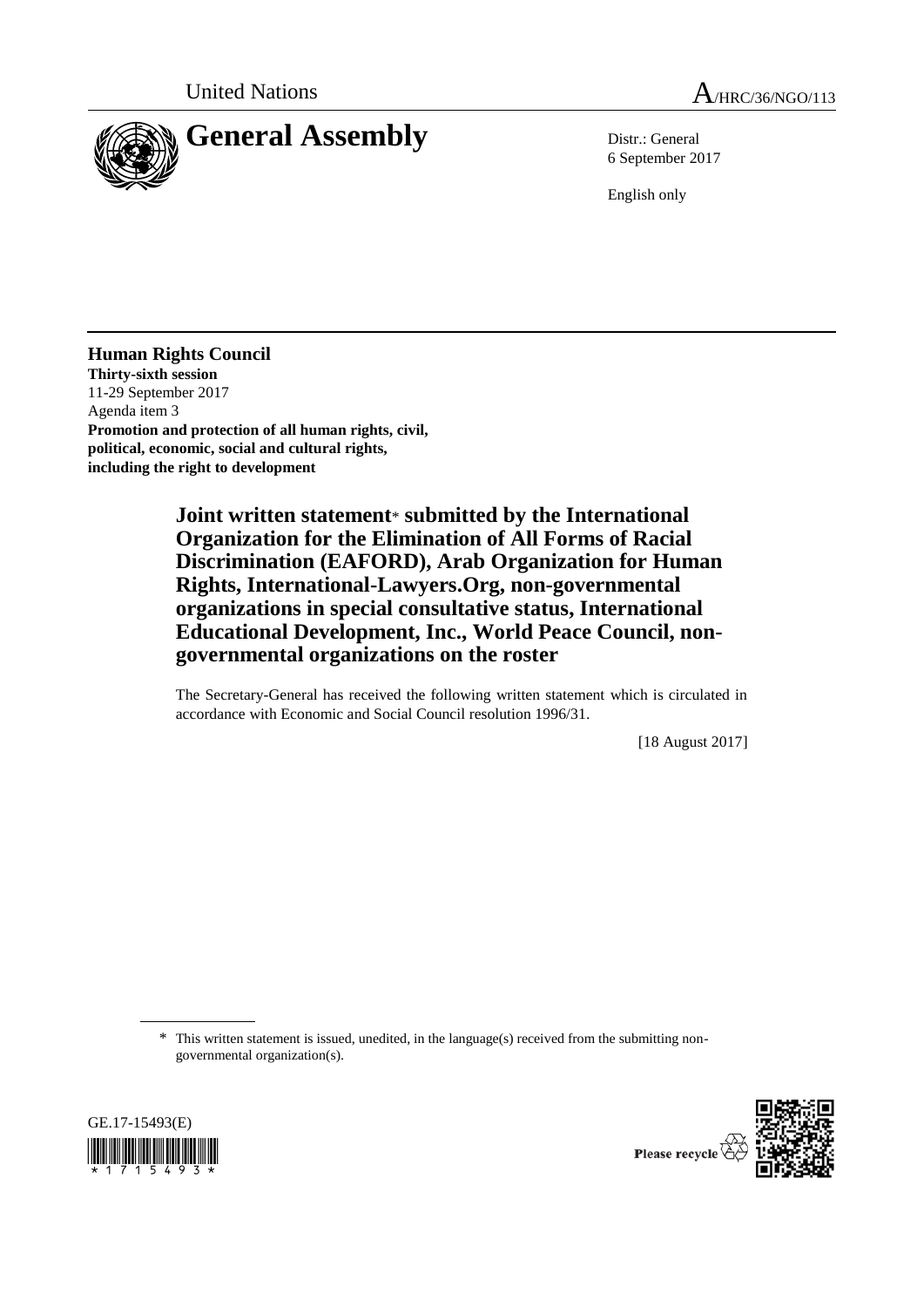# **Mosul: Destruction not Liberation\***

On 16 October 2016, the Iraqi government together with an international US-led Coalition (hereinafter the Coalition) launched a military campaign to liberate the city of Mosul from the so-called Islamic State (ISIS) in Iraq and in the Syrian Arab Republic. The campaign ended on 10 July 2017 and was declared a victory over ISIS by Iraqi Prime Minister, Haider al-Abadi. However, due to heavy indiscriminate bombing and airstrikes the campaign resulted in the total destruction of Mosul leaving thousands of dead and many more injured as well as over a million displaced. Additionally, post-conflict effects are yet to be felt and the prospects and length are extremely worrying considering the mishandling of the campaign by the Iraqi government.

# *Destruction of Mosul*

The campaign led to an almost total destruction of infrastructure, which consisted of four electrical plants, five major bridges, six water purifying systems, electrical lines, the city's airport and railway station, and 120 miles of roads that are critical to transportation. Additionally, nine out of ten hospitals were brought to the ground as well as 76 health and medical facilities, 400 educational institutions, 63 places of worship, and over 48,000 homes. Of the establishments, 29 hotels, 212 oil refineries, and 250 factories and industries were demolished. Moreover, numerous cultural and historical sites including famous landmarks such as the Nabi Yunus Mosque and the Grande Al Nuri Mosque and an old bridge were desecrated by the fighting of the warring parties. It should be noted that deliberate destruction of cultural heritage sites constitutes a war crime as laid out in the 1954 Hague Convention and its Protocols.

Of the city's 54 districts 15 were 'heavily damaged', 23 'moderately damaged', and 16 'lightly damaged' according to the UN. The airstrikes and bombardments were also carried out on heavily populated areas such as residential neighbourhoods, civilian property, and architecture affecting over a million civilians. Such targeting, scale, and duration of bombardment, is against international law and international humanitarian law (IHL). The Ministry of Planning of Iraq has already provided statistics that estimate the cost to restore the destroyed infrastructure to be approximately 50 billion dollars1. However, it is highly unlikely whether the Iraqi government is prepared and willing to deliver and put any serious efforts into re-building the city.

#### *Humanitarian Situation*

In the immediate aftermath of the heavy fighting out of 1.4 million population 839,118 individuals, were displaced according to the International Organization for Migration (IOM)2. However, we believe the number is over a million as many were not registered. Additionally, of those displaced approximately 700,000 are in desperate need of support as they have lost everything and many are minorities, women, and children who need special protection as they are targeted by rogue groups. Tragically, at the time of the announcement by PM al-Abadi thousands remained buried under the rubble.

Many civilians who were forced to leave during the campaign were in desperate need of medical attention as the Iraqi government failed in its duty to protect innocent civilians and even failed to provide safe exit routes. Instead, they were forced to trek unsafe kilometres-long routes over rubble in search for safety in scorching temperatures of 47-degree Celsius heat and the sick and elderly were prohibited from taking rests. Moreover, almost everyone, including boys and especially women, were and still are subjected to screenings under the suspicion that they side with or have relatives associated with ISIS3. Those who remained in the city during the fighting were nonetheless in a precarious situation as significant damages were done to the water works system in Mosul city.

<sup>1</sup> https://alshahidwitness.com/cost-destruction-mosul-estimated-50-billion-dollars/

<sup>2</sup> https://www.iom.int/news/un-migration-agency-over-830000-remain-displaced-outside-mosul

<sup>3</sup> http://newsinfo.inquirer.net/911378/tensions-rise-between-iraqi-forces-and-civilians-in-mosul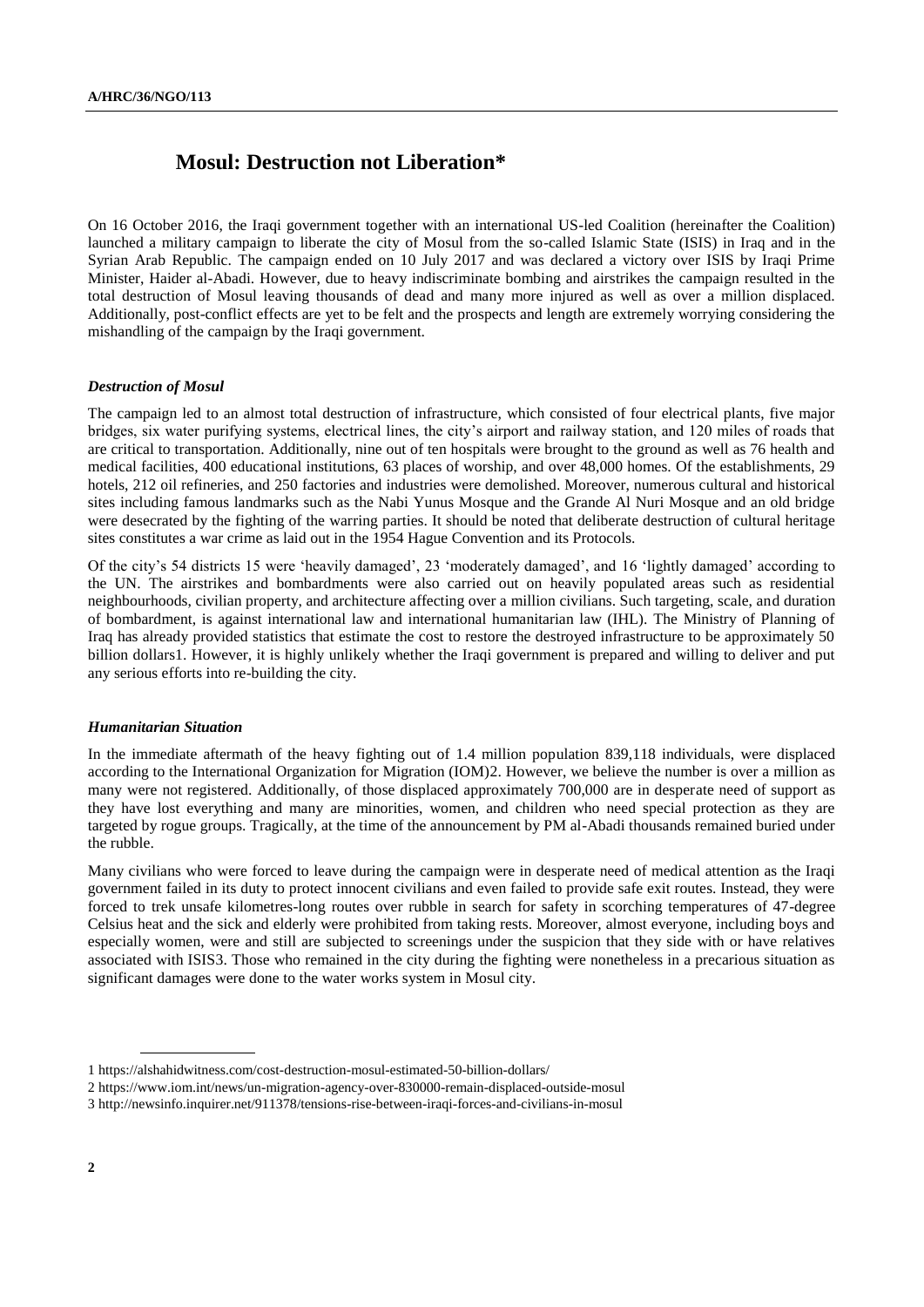Aside from physical injuries many, especially the young, suffer from psychological trauma as a result of the conflict between the two warring parties. In some cases, the trauma can cause lifelong damage or can be on-set later in life. In addition to accessing limited supplies there are on-going security threats that exacerbate the public health issues.

### *Post- "liberation-campaign"*

On July 10 when Iraqi PM al-Abadi claimed victory over ISIS the media only captured the few people cheering and feeling victorious whereas a majority of the people in Mosul were in a morose state and still sensed a persisting threat of violence. Many are also aware that unexploded ordinance such as mines from the warring parties linger behind. Additionally, pro-government militias who are not trained in international law or IHL continue to commit violations while rounding up suspects many of whom are innocent. Sentiments and on the ground reports have been made that the Iraqi government accuses most if not all citizens of Mosul of siding with ISIS and can even take action if they suspect a relative has associations with ISIS. The false accusations and off-base suspicions have led to indiscriminate detention, torture, and even deaths.

Iraq is one of the most corrupt countries in the world. Hence there is a substantial overall distrust in the government that has been widely expressed particularly after the 'liberation-campaign' as they are to oversee the reconstruction of the damage caused. Immediately after the campaign, information from the people in Mosul surfaced concerning the population's fear of the battling attempts by the militia and other groups to gain control of the city for their own future endeavours that may lead to an escalation in Sectarian violence.

Therefore, additional and external measures should be taken to assist relevant bodies in giving adequate redress to the innocent victims and casualties who survived the "liberation" campaign and proper restoration of necessary infrastructure and homes should promptly be put in place and use. The UN itself should take the leading role in the reconstruction of the country.

Post-campaign protection and security needs to be taken seriously as civilians who still seek refuge are being taken advantage of; where boys and women are heavily searched and the elderly and sick are not given necessary medical attention4. An assessment of the most urgent needs for civilians is needed and medical items and medicines need to be in good supply and secured as there is a short supply of it under security threats putting remote or inaccessible areas in further peril.

During the campaign, numerous horrific and illegal activities such as enforced disappearances separated many families; thus, re-unification for families must be a priority. Thousands of children and young adults became victims of, or witnessed grave atrocities, and therefore, require psycho-social support. Traumatic events not only have long-lasting effects but some of these effects can be offset later in life. Lastly, the needs and services for people in vulnerable situations has to be addressed.

#### *Accountability*

Throughout all the military campaigns a large number of atrocities were documented by the UN and several NGOs yet no one has been held liable for the crimes and violations against international law and IHL committed by the Coalition, the Iraqi governmental forces and its al-Hasd al-Sha'bi militias. Numerous on the ground reports including footage (images and video) have surfaced and have been distributed. However, no accounts of justice and accountability were taken on the part of top officials. Rather, the Iraqi government either denies the atrocities or denies any association with the perpetrators.

On 11th of July, the High Commissioner for Human Rights, Mr. Zeid Ra'ad al-Hussein said, "I urge the Iraqi Government to prioritise advancing accountability and also repeat my call for the Government of Iraq to become a party to the Statute of the International Criminal Court (ICC)". The means to achieve stability and justice is paramount and must first be in place. It is highly doubtful though that the Iraqi government is capable of achieving this on its own and hence requires external assistance.

<sup>4</sup> Civilian protection must also be given to people on the outskirts and areas beyond Mosul as they remain under the control of ISIS.